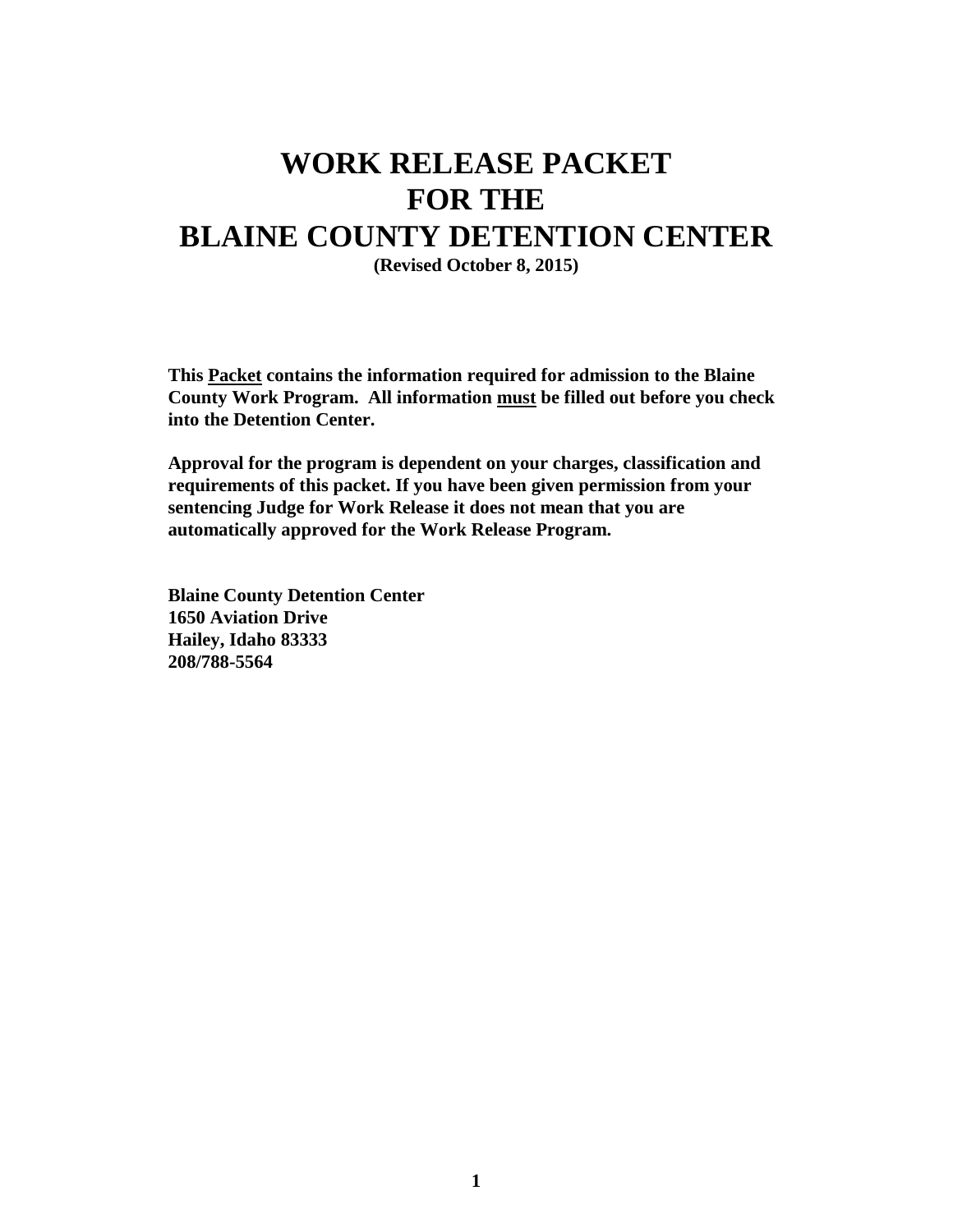### **BLAINE COUNTY DETENTION CENTER WORK RELEASE AGREEMENT**

**Any person who is placed on the Work Release Program from the Blaine County Detention Center will be subject to the following special conditions as outlined in Idaho Code § 20-614.**

- **1. The Work Release Program is set up to run Monday through Sunday.**
	- **• A work day is (10) ten hours; this includes drive time with no exceptions.**
	- **• You may work a maximum of (6) six days out of the week.**
	- **• The charge is \$175.00 per week -- Monday thru Sunday.**
	- **• Fees are due every Monday at 7:00 a.m. If you start on a day other than Monday, the rate is \$25.00 per day, whether you work or not. (This includes the day you check in regardless of the time)**
	- **• No inmate will be released for work - without paying. Unless authorized by the Command Staff.**
	- **• Out of county Work Release inmates must have the command staff's approval prior to being accepted into the Work Release Program. Out of county Work Release inmates will be charged \$35.00 per day, \$245.00 per week as above (to be paid a week in advance).**
	- **• \*\* No refunds for sick days, violations and/or no work for the day.**
	- **• Inmates must furnish the Detention Center with their pay stub, every pay day (hours/days worked).**
- **\_\_\_2. Work release inmates, when not in custody of the Blaine County Detention Center, must be on the job site unless otherwise arranged through the Command Staff -- all work release inmates are to be within the County limits at all times. When not on the job site, you must be en route to the job site or the Blaine County Detention Center. No exceptions unless prior approval is obtained from the Command Staff.**
- **3. When changing job sites during the day, you must call 788-5564 and report the change.**
- **4. Work release inmates must not possess or consume any alcoholic beverage and/or any controlled substance at any time. Inmates will submit to and pay for an intoxilyzer, chemical blood or urine test at the discretion of the Blaine County Detention Center on a random basis and with reasonable suspicion of drug or alcohol use. Prior to being accepted on the work release program inmates will do a UA & intoxilyzer to get a clean baseline result, at the cost of \$20.00.**
- **5. Work release inmates will be responsible for all their valuables, including their monies. A locker or box will be provided. You will be responsible for securing it with your own combination lock. (Keys are not allowed in the housing unit) Blaine County Detention Center will not be responsible for any valuables.**
- **6. Personal dirty laundry will only be laundered at the Blaine County Detention Facility on Sunday mornings. There will be no stopping at your residence to pick up clothes or washing of clothes, NO EXCEPTIONS.**
- **7. Blaine County will attempt to provide and continue AA and Church Services (twice (2) a week) at the Detention Center, for inmates wishing to attend.**
- **8. The work release inmate agrees to not remove any property belonging to the Blaine County Detention Center. Contraband articles brought into the Detention Center will be in violation of Idaho Code § 20-627. The prisoner is subject to a search each time they enter the Detention Center.**
- **9. A work release inmate who fails to return to the Detention Center after work or when his/her work has been canceled for the day will be considered an escapee and may be charged with escape under Idaho Code § 18-2506.**
- **10. The work release inmate will be responsible for any medical and/or dental services that are personally required during the work release period as outlined in Idaho Code § 20-605. (With clearance from Staff)**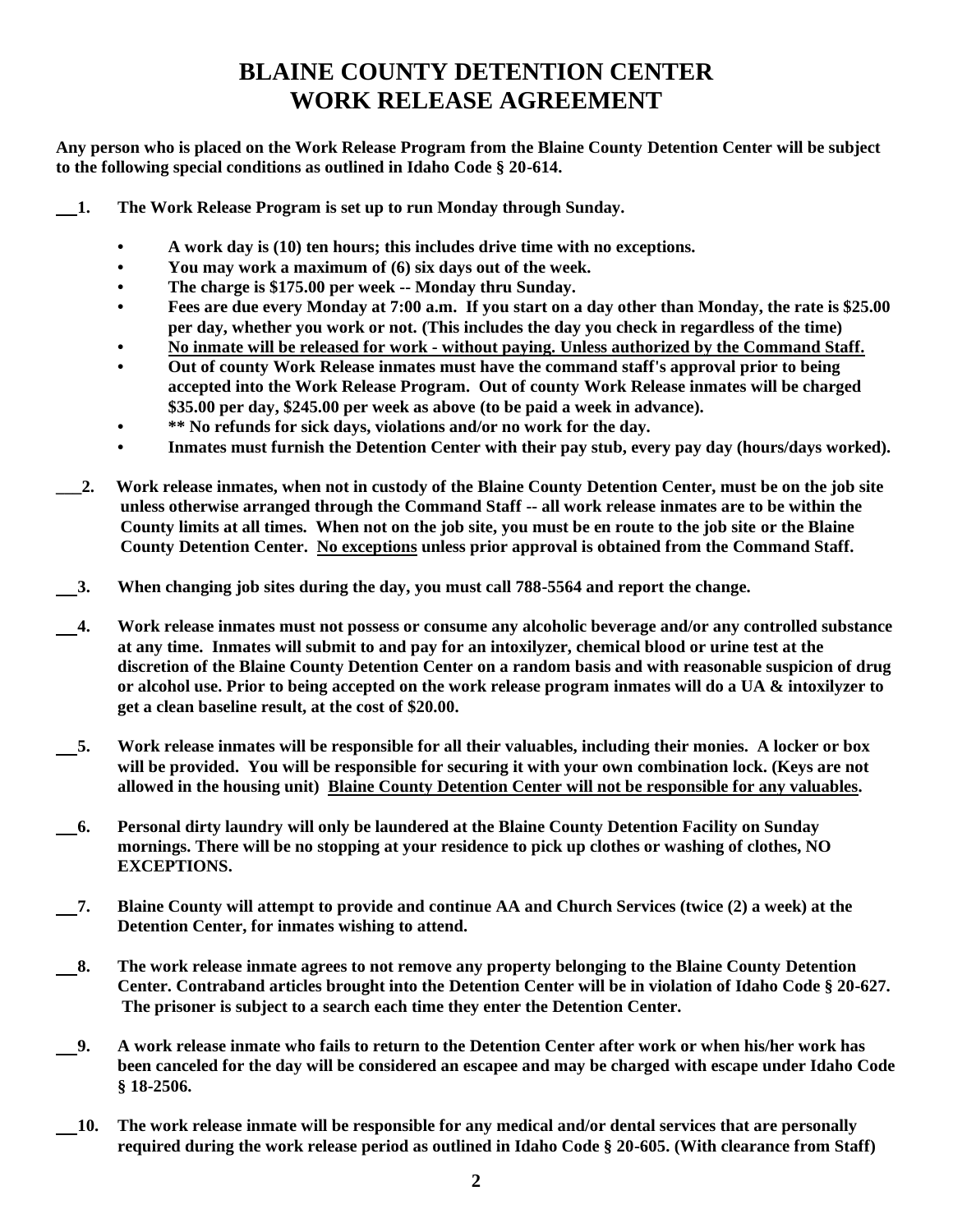- **11. To qualify for work release your classification must be a Minimum (6) under the Northpointe Classification System used by the Blaine County Detention Center. You have at least one (1) job that employs you for a minimum of 30 hours per week. If the prisoner has an out of state or in state warrant or charges pending the inmate will not be eligible for work release status. Inmates on work release who commit a crime will automatically lose their work release privileges. Money paid will NOT be refunded.**
- **12. Work release inmates must arrange for a ride to and from the facility, as there is NO PARKING at the facility for work release inmates!**

**By signing this agreement, I agree to abide with the conditions of this contract while on this work-release program, and any other rules and regulations imposed by the Sheriff of Blaine County. I understand that if for any reason my classification changes and I do not meet the standards for the work release program my work release may be revoked and I will be confined for the balance of my sentence per Idaho Code §20-614.** 

#### **DO NOT WRITE BELOW THIS LINE**

#### **FOR OFFICER/DETENTION DEPUTY USE ONLY**

**Name of person applying for Work Release SIGNATURE:**

**AR #**

**Officer/Detention Deputy**

**NOTARY PUBLIC Residing in Blaine County Commission Expires**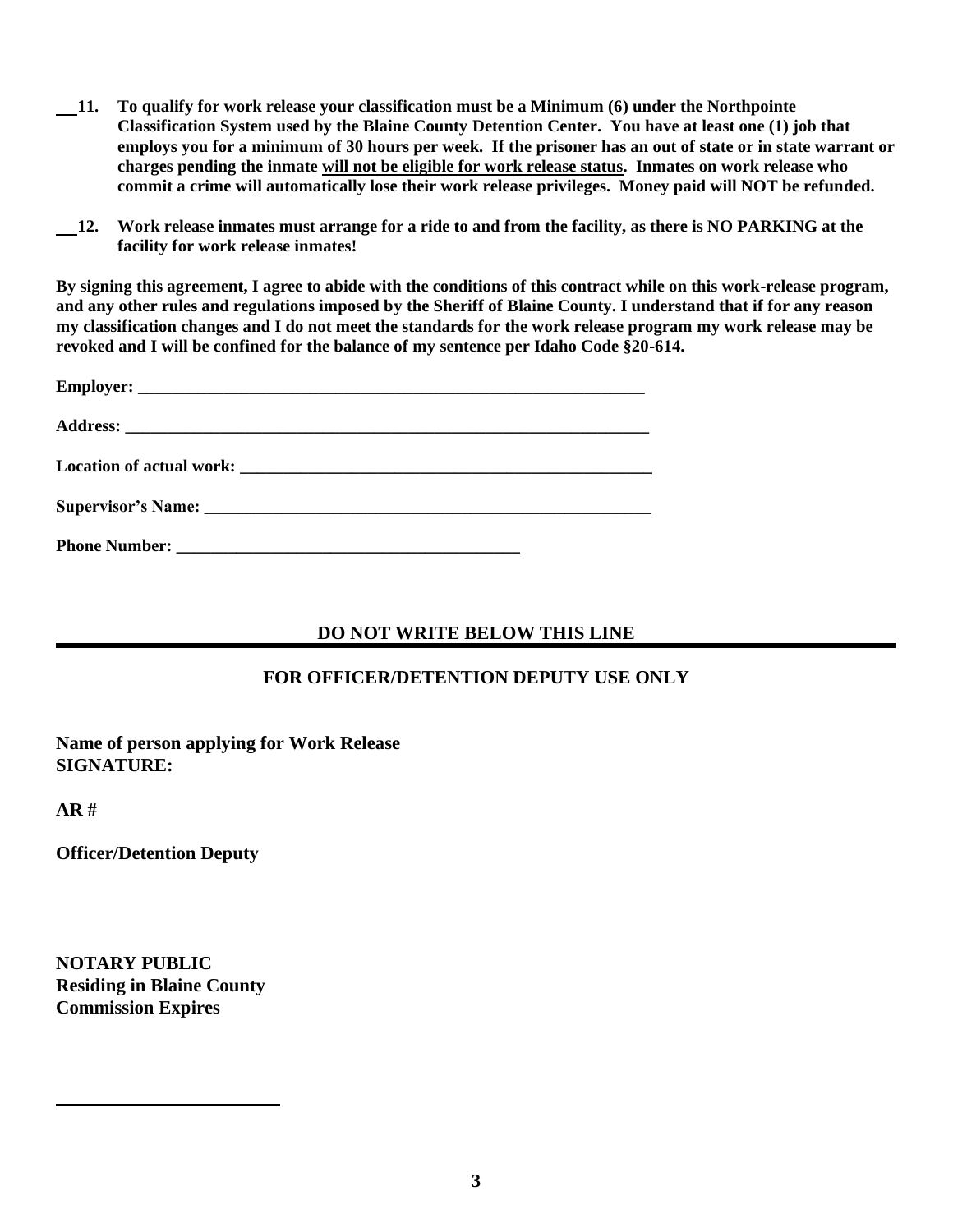# **WORK RELEASE INFORMATION**

| How will inmate get to and from work?                   |                      |                                          |
|---------------------------------------------------------|----------------------|------------------------------------------|
|                                                         |                      |                                          |
| If by auto; is the car yours? Yes__No                   |                      | Year/Make:                               |
| <b>License Number:</b><br><b>Color:</b>                 |                      |                                          |
|                                                         |                      |                                          |
| Is the car your friend or relatives?                    | <b>Owner:</b>        |                                          |
| <b>Address - City, State, Zip</b>                       | <b>Phone Number:</b> |                                          |
|                                                         |                      |                                          |
| Do you have relatives living in this area? Yes______ No | Name:                |                                          |
| <b>Phone Number:</b><br><b>Address:</b>                 |                      |                                          |
|                                                         |                      |                                          |
| Will you have a phone at your work site? Yes______ No   | <b>Phone Number:</b> | <b>Home Phone of</b><br><b>Employer:</b> |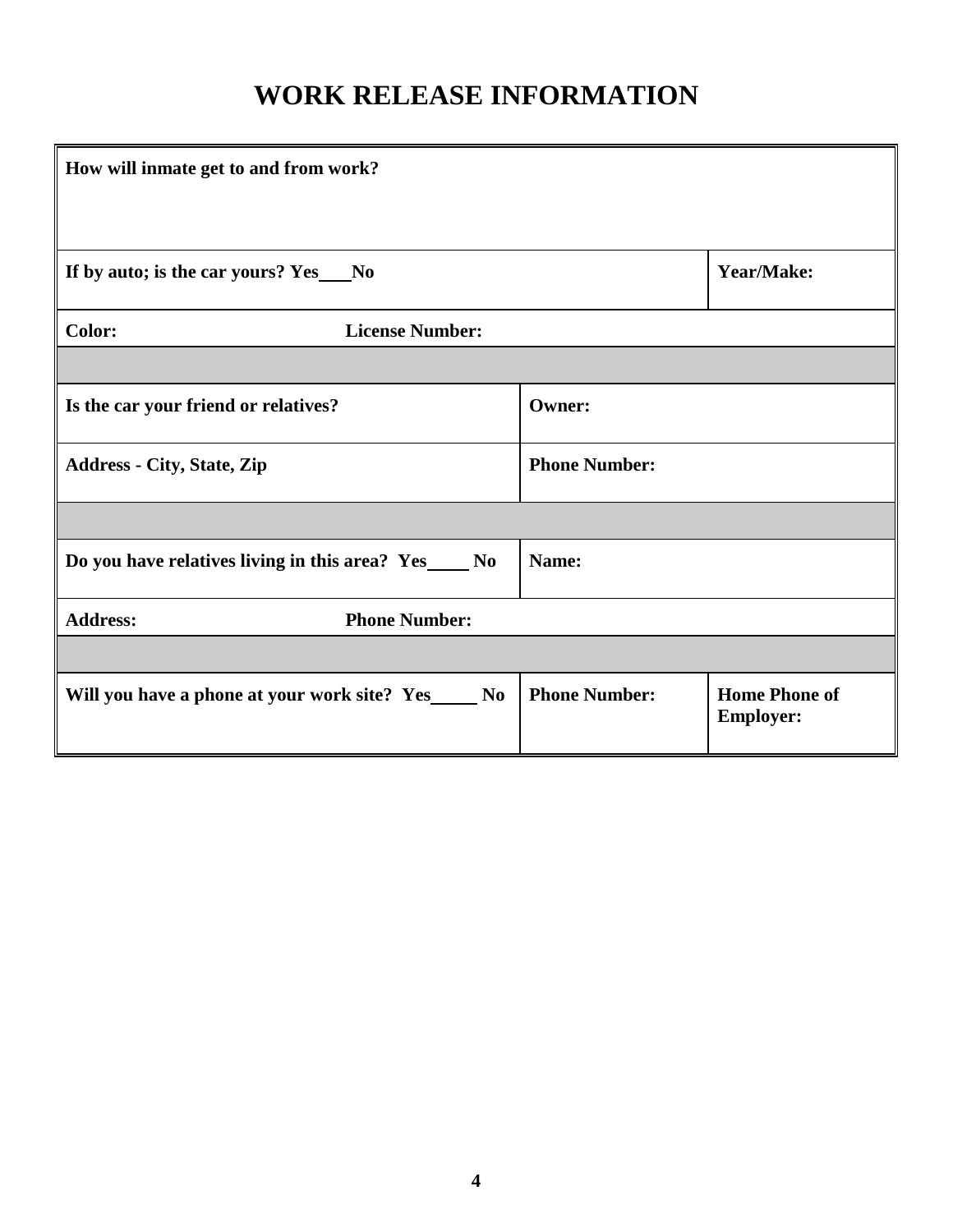## BLAINE COUNTY DETENTION CENTER

#### **EMPLOYER'S NOTIFICATION OF WORK RELEASE PROGRAM**

**As a responsible employer with an employee in the Blaine County Work Release Program -- the following is a list of policies:**

**The Blaine County Work Release inmate is released during a nine (10) hour period, (which includes drive time) in good faith and intentions, to meet their financial obligations. This program is for the inmate to maintain an active, responsible position, with limited common rights and privileges in the community.**

**However, in granting this privilege, there are conditions set forth that must be legally obeyed. Some of the main conditions of this program are as follows:**

- **1. Hours of release and return is ten (10) hours, which includes drive time. They may work six (6) days out of seven (7) days.**
	- **A. Out of County Work Release inmates will be charged \$245.00 per week**
	- **B. Blaine County Work Release inmates will be charged \$175.00 per week. The work release fees will be due every Monday before leaving for work.**
	- **C. The inmate will absolutely not be released for work without paying first.**
	- **D. Note\*\* Employee must furnish the Detention Center with their pay stub from employer, every payday.**
- **2. The work release inmate, when not in custody of the Blaine County Detention Center, must be on the job site. Unless otherwise arranged through the Command Staff -- all work release inmates are to be within the County limits at all times. When not on the job site, they must be en route to the job site or the Blaine County Detention Center. Exceptions to this rule will be allowed by the Supervisors with prior approval only.**
- **3. The work release inmate shall not possess or consume any alcoholic beverage and/or controlled substance at any time. Inmates will submit to and pay for random intoxilyzer, chemical blood or urine tests at the discretion of the Detention Center Staff. Prior to being accepted on the work release program inmates will do a UA & intoxilyzer to get a clean baseline result, at the cost of \$20.00.**
- **4. You, as the employer, must call the Blaine County Detention Center at 788-5564 in the event that the inmate fails to show up for work.**
- **5. Our main objective above all is to assure the innocent public that they are free from any infringement of their rights by a person or persons in this program.**